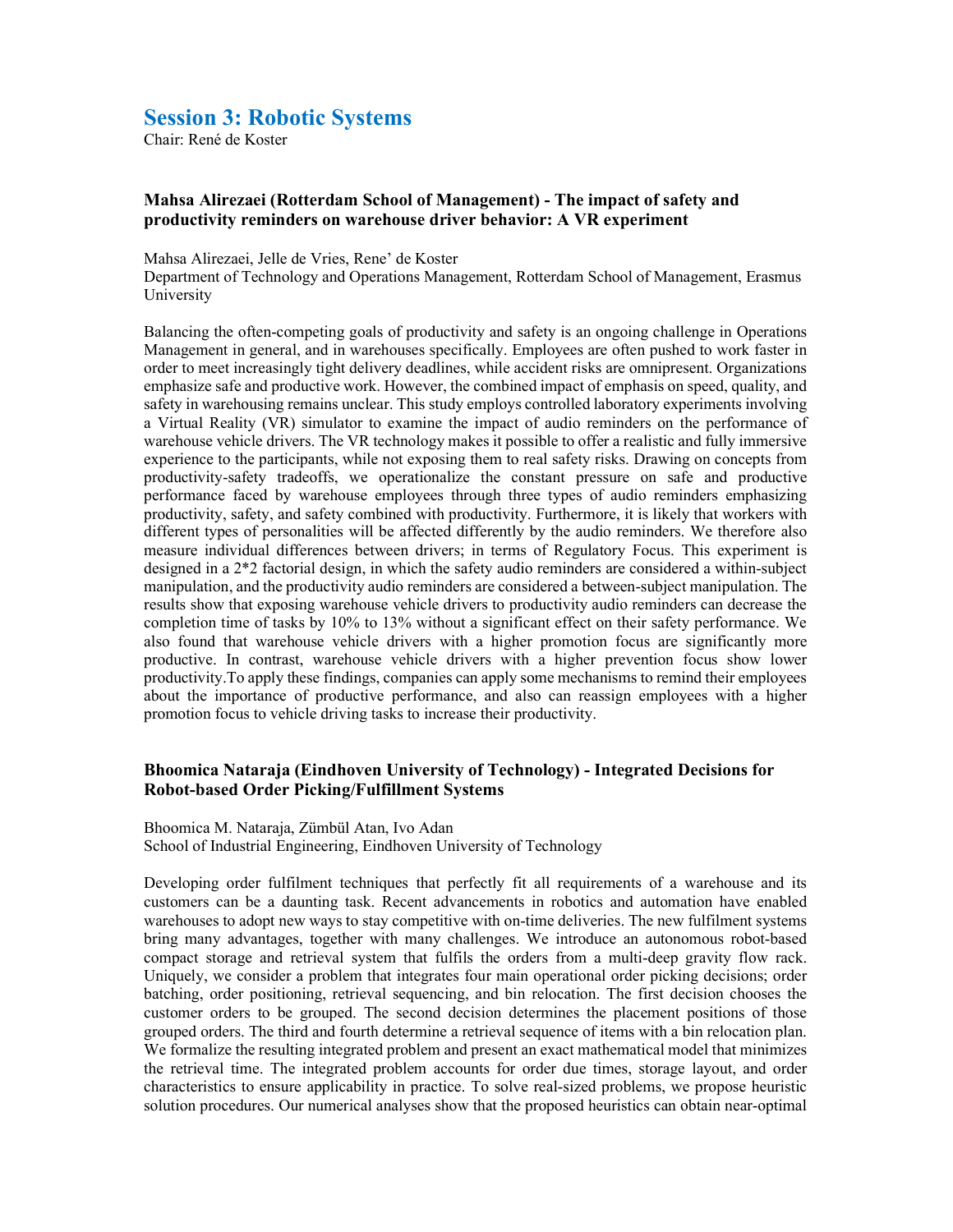solutions in short computation times. The best heuristic is applied to explore managerial aspects and tested in a real-world case study for which the attained results are more effective than the company's current policy. We further employ deep reinforcement learning methods to solve the integrated problem in a dynamic environment.

## Frederik Schulte (Delft University of Technology) - Human Aspects and Performance in Collaborative Order Picking—What if Robots Learned When to Give Humans a Break?

Human-oriented collaboration between humans and robots is widely considered one of the greatest challenges in the final steps of the 4th Industrial Revolution and an anticipated central question of the 5th Industrial Revolution. Order-picking in robotic mobile fulfillment systems (RMFS) is one of the applications in which human-robot collaboration is already a pivotal element of today's working reality. Various authors have recognized and addressed the issue as shown in a survey paper (Grosse et al., 2017), a conceptual framework for the integration of humans aspects in planning approaches of ordering picking (Grosse et al., 2015), or specific operational models (e.g., Merschformann et al. (2019)). Almost all of these works, however, assume a priori strain reactions of a human worker caused by certain work activity. That is, they do not consider real-time data to control the human strain reactions. This makes it difficult to consider individual characteristics of a human and their dynamic exhaustion and recovery behavior. Niu et al. (2021), on the other hand, propose a decision support approach that enables robots to learn a humanoriented assignment policy in collaborative order picking based on a discomfort model introduced by Larco et al. (2017). Recently, Sedighi-Maman et al. (2020) have demonstrated how sensor data from wearable devices can be used to detect the stress levels and recovery of workers. Niu & Schulte (2021), build on these findings in an integrated Multi-Agent Reinforcement Learning (MARL) approach that learns to take (assignment) decisions based on sensor data that is indicating human stress and recovery levels. While the authors demonstrate that the approach has significant advantages in terms of stress time and efficiency in comparison to multiple benchmark policies, the developed MARL approach has not yet been compared to the optimization approaches commonly applied for this type of problems. In RMFSs, most related works focus on different variants of operational assignment problems considering a general assignment between work stations and robots (Zou et al., 2017), shelves to storage assignment (Weidinger et al., 2018), order and storage assignment (Merschformann et al., 2019), velocity-based storage assignment (Yuan et al., 2019), and robots to shelves assignment (Roy et al., 2019). Apart from that, workstation location problems (Lamballais et al., 2017), pod travel times under different lane characteristics (Wang et al., 2020), fleet sizing (Zhou et al., 2016), path planning (Zou et al., 2017), and order batching and shelf sequencing (Boysen et al., 2017) are considered. The most common methods are statistical, analytical, and queuing models as well as optimization models. Only Zhou et al. (2016) propose a MARL negotiation scheme and apply it to an order picking example application, and Lamballais et al. (2017) develop a discrete-event simulation framework for RMFSs. Among these references, only Zou et al. (2017) consider human aspects using the proxy of the workers' handling speed. In this work, we propose a multi-agent reinforcement learning (MARL) approach in which robotic agents effectively learn to consider human needs for recovery based on real-time data from wearable sensors, next to conventional objectives, such as minimum processing times. In this way, we avoid making strict a priori assumptions of the human stress reactions as often done in ergonomics and human-oriented order picking. The proposed policy considers short breaks for workers that are implemented via assignment decisions. For the conducted experimental study, we develop four different policies that are commonly deployed in order picking, and also compare the results to established optimization approaches proposed by Zou et al. (2017) and others. We find that the proposed MARL reduces the total stress time for humans by up to 45 % during the collaborative order picking process without significantly compromising the system efficiency. Since the general characteristics of the considered human-oriented assignment problem resemble many other operational problems including human-robot collaboration, the MARL approach may also be adopted in different and new problem settings in human-oriented operations research.